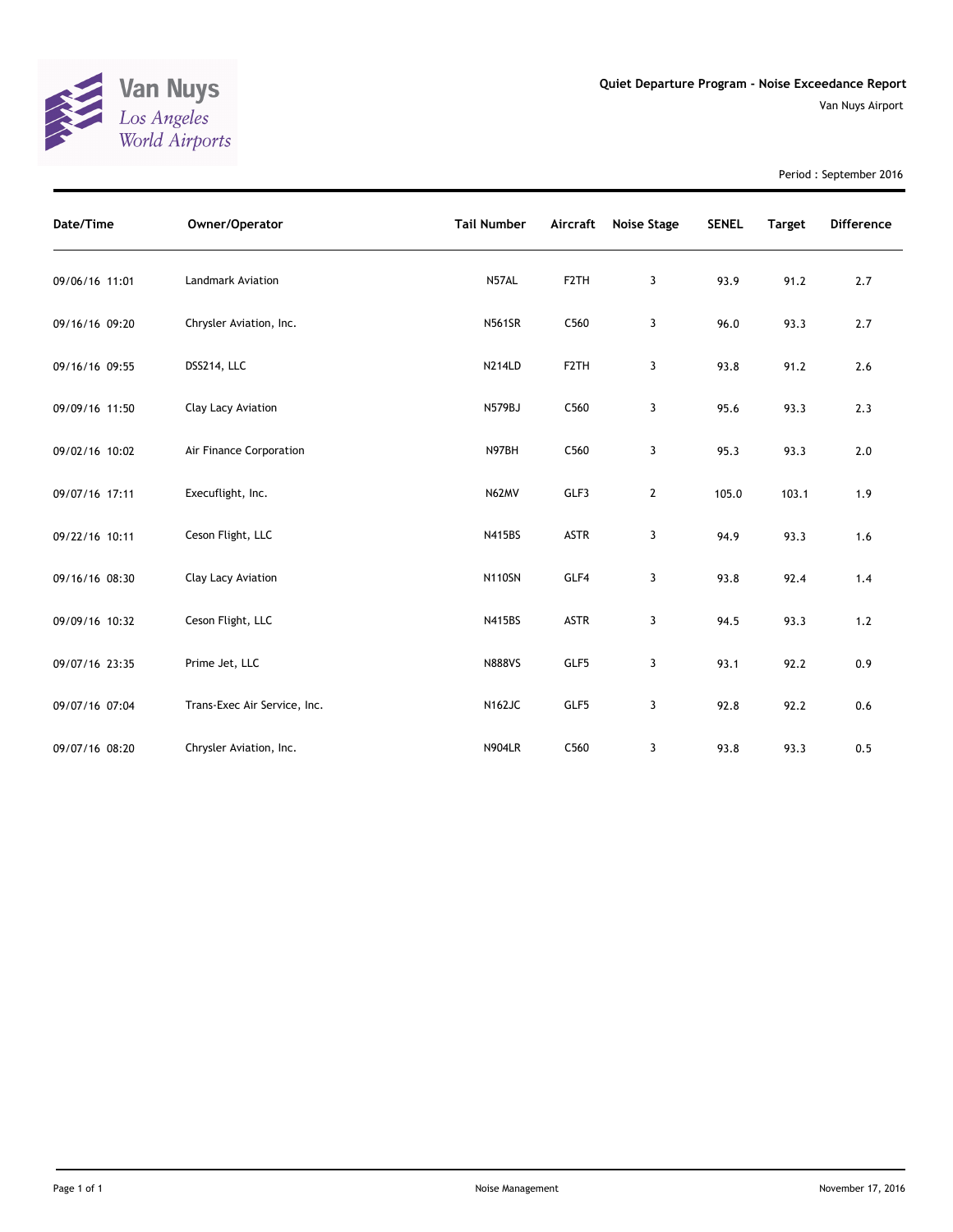

Period : September 2016

| Owner/Operator                          | <b>Departures Exceeding</b><br><b>Target Noise Level</b> | <b>Total Southbound</b><br><b>Jet Departures</b> |
|-----------------------------------------|----------------------------------------------------------|--------------------------------------------------|
| Ceson Flight, LLC                       | $\overline{2}$                                           | 3                                                |
| Chrysler Aviation, Inc.                 | $\mathbf{2}$                                             | 38                                               |
| Clay Lacy Aviation                      | $\overline{2}$                                           | 202                                              |
| DSS214, LLC                             | $\mathbf{1}$                                             | 2                                                |
| Air Finance Corporation                 | 1                                                        | 3                                                |
| Execuflight, Inc.                       |                                                          | 3                                                |
| Prime Jet, LLC                          |                                                          | 8                                                |
| Landmark Aviation                       | 1                                                        | 10                                               |
| Trans-Exec Air Service, Inc.            | 1                                                        | 28                                               |
| 358K, LLC                               | 0                                                        | $\mathbf{1}$                                     |
| 711 Cody, Inc.                          | 0                                                        | 1                                                |
| 771 JT, LLC                             | 0                                                        |                                                  |
| 8TEN LLC                                | 0                                                        |                                                  |
| 921BE, LLC                              | 0                                                        |                                                  |
| ABC Elite Aviation, Inc.                | 0                                                        | 1                                                |
| AC Aviation Services, LLC               | 0                                                        | 1                                                |
| Aero Air, LLC                           | 0                                                        |                                                  |
| Aero Way, Inc.                          | 0                                                        |                                                  |
| Aerolineas de Tehuacan, SA de CV        | 0                                                        |                                                  |
| Aerolineas Ejecutivas, SA de CV         | 0                                                        |                                                  |
| AI 650, LLC                             | 0                                                        |                                                  |
| Air Time, LLC                           | 0                                                        |                                                  |
| Airborne, Inc. DBA FirstFlight          | 0                                                        |                                                  |
| AirFlite, Inc.                          | 0                                                        |                                                  |
| AIRKRAFT TWO TRUST                      | 0                                                        | 1                                                |
| Allen Lund Company, Inc.                | 0                                                        | 1                                                |
| Allen Systems Group, Inc.               | 0                                                        | 1                                                |
| American Jet International Corp.        | 0                                                        |                                                  |
| Amgen                                   | 0                                                        |                                                  |
| Anderson Management Services, Inc.      | 0                                                        |                                                  |
| Andrew Bettis Aviation                  | 0                                                        |                                                  |
| A-Ron Resources, LLC                    | 0                                                        |                                                  |
| Asia Aviation Company Pte. Ltd          | 0                                                        |                                                  |
| ATI Engineering Services, LLC           | 0                                                        |                                                  |
| ATKIN AIR CHARTER SERVICE               | 0                                                        | 1                                                |
| AVERITT AIR Inc.                        | 0                                                        | 1                                                |
| AVPRO, Inc.                             | 0                                                        | 1                                                |
| BANNERT AIR Bedarfsflugunternehmen GmbH | 0                                                        | 1                                                |
| Banu, LLC                               | 0                                                        | 1                                                |
| Bayside Yacht Sales                     | 0                                                        | $\mathbf{1}$                                     |

The Van Nuys Airport Fly Friendly - Quiet Departure Program asks that operators of jet aircraft use manufacturer's or NBAA quiet departure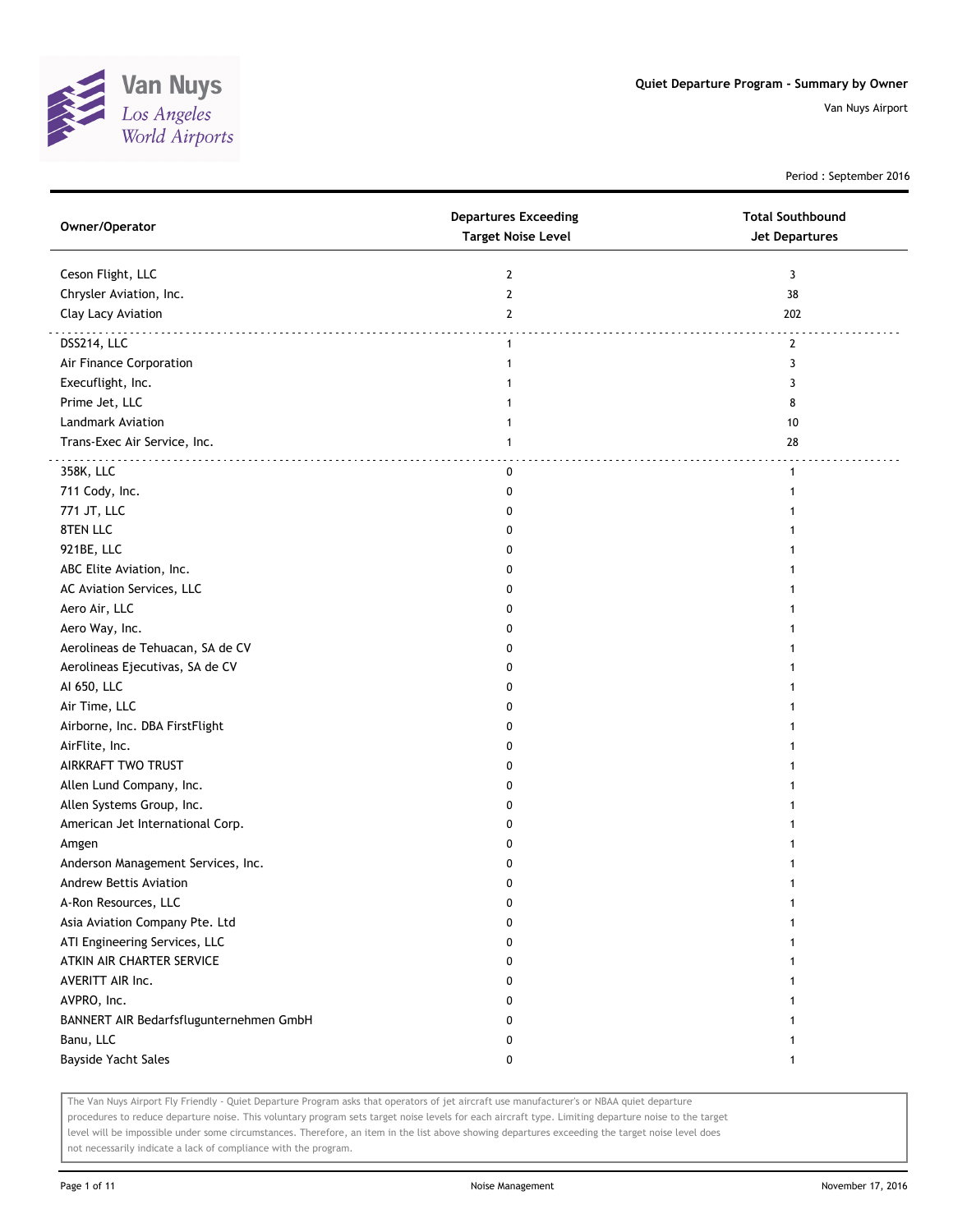

Period : September 2016

| Owner/Operator                                  | <b>Departures Exceeding</b><br><b>Target Noise Level</b> | <b>Total Southbound</b><br>Jet Departures |
|-------------------------------------------------|----------------------------------------------------------|-------------------------------------------|
| Bell Leasing, LLC                               | 0                                                        | 1                                         |
| BioBird, LLC                                    | 0                                                        |                                           |
| Blessey Travel, LLC                             | 0                                                        |                                           |
| BOPPER AIRWAYS LLC                              | 0                                                        |                                           |
| Boulder Aviation Management, LLC                | 0                                                        |                                           |
| <b>Business Aircraft Leasing, INC</b>           | 0                                                        |                                           |
| Business Jet Managers, Inc.                     | 0                                                        |                                           |
| C-Air, LLC                                      | 0                                                        |                                           |
| Caliber Jet                                     | 0                                                        |                                           |
| Calvin Klein Studio, LLC                        | 0                                                        |                                           |
| Carnival Corporation                            | 0                                                        |                                           |
| Casey Company                                   | 0                                                        |                                           |
| Centaero Aviation                               | 0                                                        |                                           |
| Central Management Services II LLC              | 0                                                        |                                           |
| <b>CESSNA FINANCE EXPORT CORP</b>               | 0                                                        |                                           |
| CFS Air, LLC                                    | 0                                                        |                                           |
| Challenger One Holdings, LLC                    | 0                                                        |                                           |
| Chartright Air, Inc.                            | 0                                                        |                                           |
| Cirrus GAS 4, LLC                               | 0                                                        |                                           |
| Clear Channel Communication, Inc.               | 0                                                        |                                           |
| Club Jet                                        | 0                                                        |                                           |
| <b>COLLEEN CORP</b>                             | 0                                                        |                                           |
| Consolidated Transportation Services Inc        | 0                                                        |                                           |
| Corporate Flight International                  | 0                                                        |                                           |
| COUNTY OF GALVESTON                             | 0                                                        |                                           |
| CR Holdings, LLC                                | 0                                                        |                                           |
| CTP Aviation, LLC                               | 0                                                        |                                           |
| DeBartolo Property Group Flight Department      | 0                                                        |                                           |
| DeBritton Aviation, Ltd.                        | 0                                                        |                                           |
| Desert Wings, LLC                               | 0                                                        |                                           |
| DHS Jet, LLC                                    | 0                                                        |                                           |
| Dorato Jets, LLC                                | 0                                                        |                                           |
| DS Aviation, Inc.                               | 0                                                        |                                           |
| <b>Dumont Aviation</b>                          | 0                                                        |                                           |
| Edgewood Properties, Inc C/O JSM at Falcon, LLC | 0                                                        |                                           |
| EVENT HARDWARE LLC                              | 0                                                        |                                           |
| Everair, LLC                                    | 0                                                        |                                           |
| ExcelAire Service, Inc.                         | 0                                                        |                                           |
| Exclusive Jets, LLC                             | 0                                                        |                                           |
| ExecuJet New Zealand, Ltd.                      | 0                                                        |                                           |
| Executive Beechcraft Charters, Inc.             | 0                                                        |                                           |

The Van Nuys Airport Fly Friendly - Quiet Departure Program asks that operators of jet aircraft use manufacturer's or NBAA quiet departure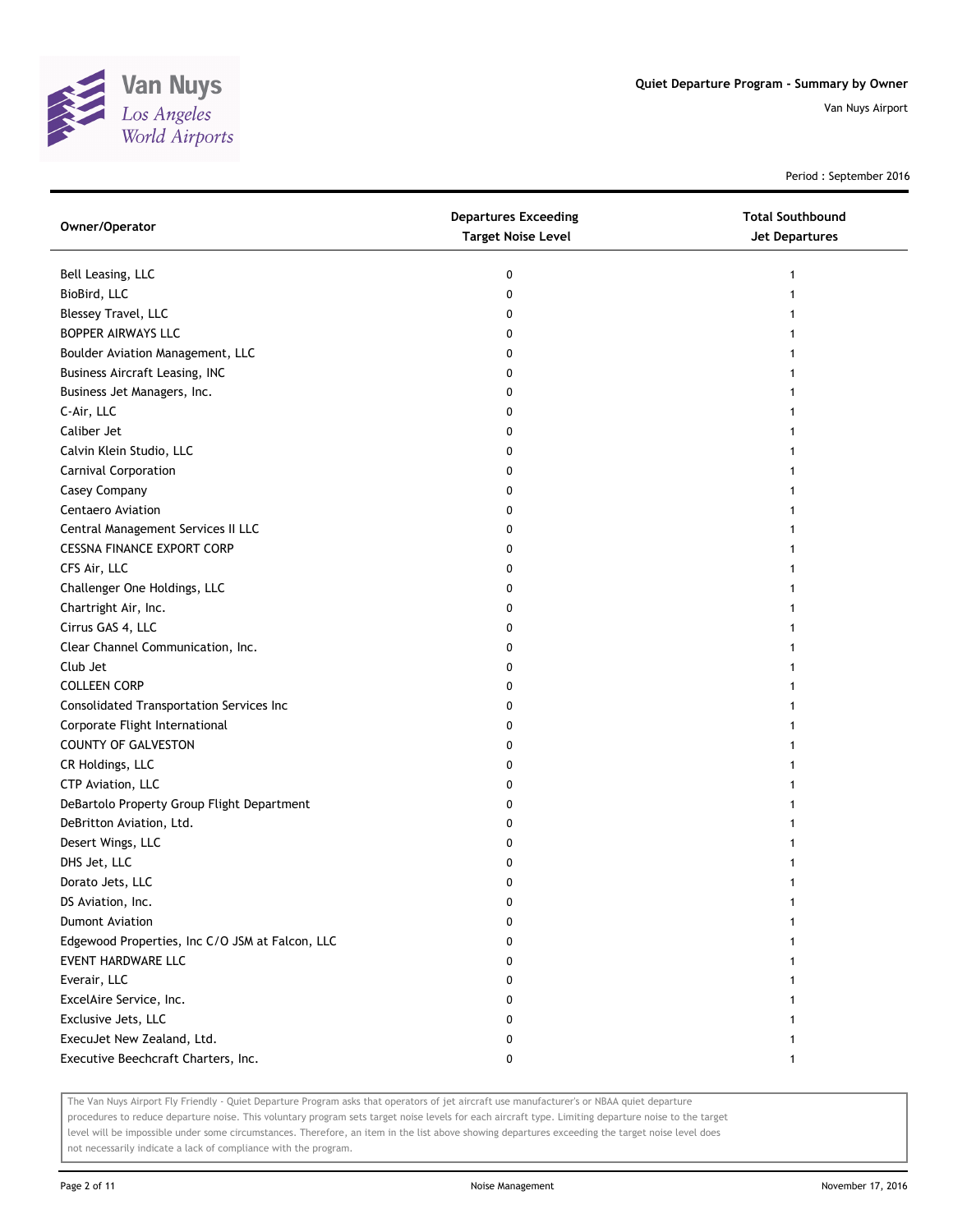

Period : September 2016

| Owner/Operator                          | <b>Departures Exceeding</b><br><b>Target Noise Level</b> | <b>Total Southbound</b><br><b>Jet Departures</b> |
|-----------------------------------------|----------------------------------------------------------|--------------------------------------------------|
| Executive Jet Management                | 0                                                        | 1                                                |
| FAA                                     | 0                                                        |                                                  |
| Fair Wind Air Charter                   | 0                                                        |                                                  |
| First Charter Service Corporation       | 0                                                        |                                                  |
| Flexjet, LLC                            | 0                                                        |                                                  |
| Florida Flight, LLC                     | 0                                                        |                                                  |
| FLYING MUSTANG LLC                      | 0                                                        |                                                  |
| Four C Air, Inc.                        | 0                                                        |                                                  |
| Galaxy Airways, Inc.                    | 0                                                        |                                                  |
| Gama Aviation LLC                       | 0                                                        |                                                  |
| Georgia Jet, Inc.                       | 0                                                        |                                                  |
| <b>Global Exec Aviation</b>             | 0                                                        |                                                  |
| <b>Grossman Company Properties</b>      | 0                                                        |                                                  |
| Gulf States Toyota, Inc.                | 0                                                        |                                                  |
| <b>Gulfstream Aerospace Corporation</b> | 0                                                        |                                                  |
| GunVault, Inc.                          | 0                                                        |                                                  |
| Harth Trading Establishment             | 0                                                        |                                                  |
| Hawker Aviation Services, LLC           | 0                                                        |                                                  |
| HDB Aviation, LLC                       | 0                                                        |                                                  |
| Hill Air Company, Ltd                   | 0                                                        |                                                  |
| Howard & Brett, LLC                     | 0                                                        |                                                  |
| HUDSON AIR LLC                          | 0                                                        |                                                  |
| IAC/InterActive Corporation             | 0                                                        |                                                  |
| IHeartmedia Management Services, INC    | 0                                                        |                                                  |
| Institutional Venture Partners          | 0                                                        |                                                  |
| Jarden Corp                             | 0                                                        |                                                  |
| Jet Aviation Flight Services            | 0                                                        |                                                  |
| Jet Logistics Inc                       | 0                                                        |                                                  |
| Jet Management Associates, LLC          | 0                                                        |                                                  |
| Jet Set Aircraft, Inc.                  | 0                                                        |                                                  |
| Jetco, Ltd.                             | 0                                                        |                                                  |
| Jetmark Aviation, LLC                   | 0                                                        |                                                  |
| JS Jet V, LLC                           | 0                                                        |                                                  |
| K Transit, LLC                          | 0                                                        |                                                  |
| Kalitta Charters, LLC                   | 0                                                        |                                                  |
| KCM Riverwood West, LLC                 | 0                                                        |                                                  |
| Kendall Aviation, LLC                   | 0                                                        |                                                  |
| Key Lime Air, Inc.                      | 0                                                        |                                                  |
| Keystone Foods Corporation              | 0                                                        |                                                  |
| KIMBAL LOGISTICS LLC                    | 0                                                        |                                                  |
| L & L Leasing V, LLC                    | 0                                                        | 1                                                |

The Van Nuys Airport Fly Friendly - Quiet Departure Program asks that operators of jet aircraft use manufacturer's or NBAA quiet departure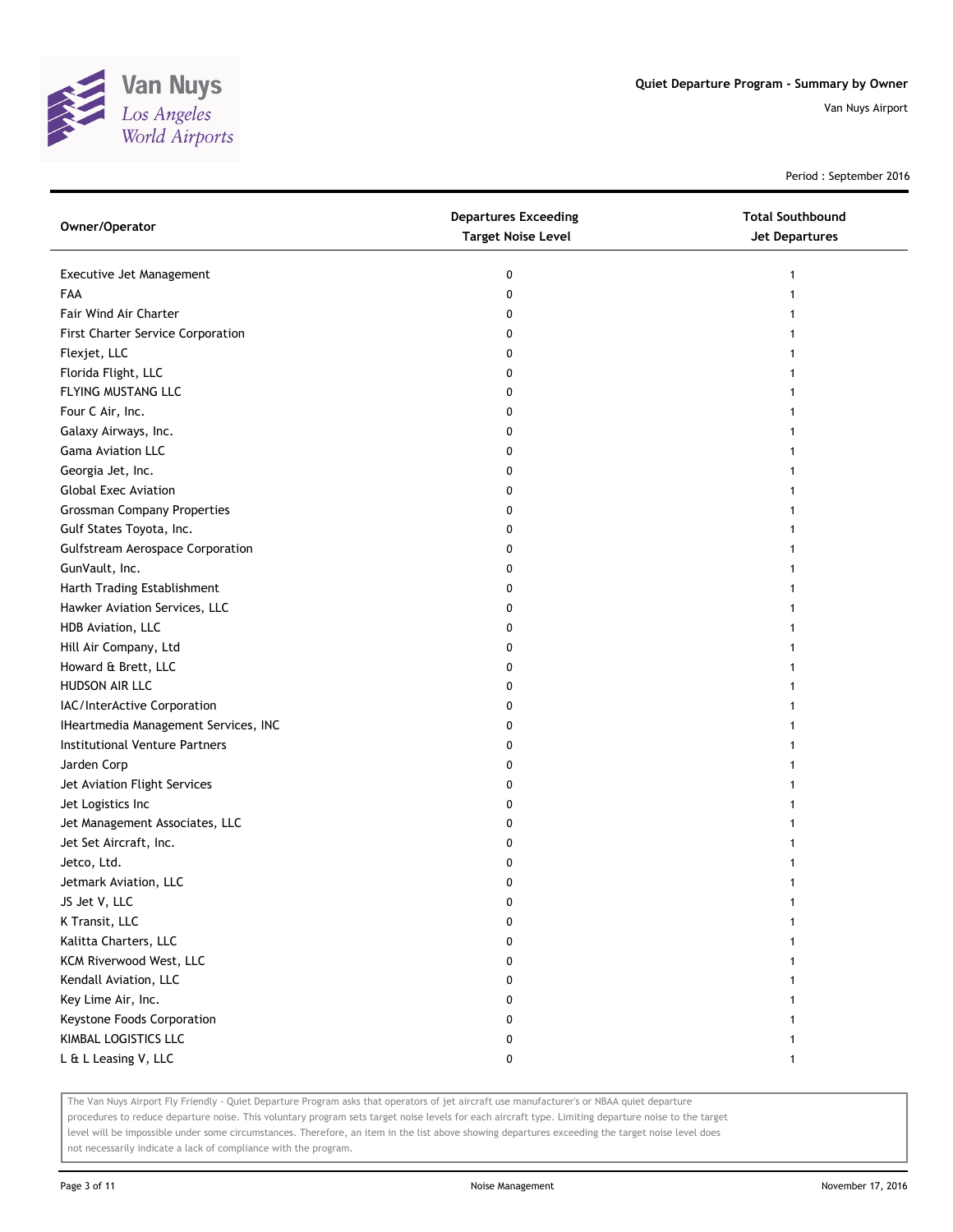

Period : September 2016

| Owner/Operator                                  | <b>Departures Exceeding</b><br><b>Target Noise Level</b> | <b>Total Southbound</b><br><b>Jet Departures</b> |
|-------------------------------------------------|----------------------------------------------------------|--------------------------------------------------|
| Landmark Aviation Aircraft Management & Charter | 0                                                        | 1                                                |
| LaReve Transportation                           | 0                                                        |                                                  |
| Leading Edge, LLC                               | 0                                                        |                                                  |
| LIMA ZULU AIRCRAFT CORP                         | 0                                                        |                                                  |
| LMR FREIGHT LLC                                 | 0                                                        |                                                  |
| LOCKTON ENTERPRISES INC                         | 0                                                        |                                                  |
| M INVESTMENTS LLC                               | 0                                                        |                                                  |
| Mannco, LLC                                     | 0                                                        |                                                  |
| Mariebo Aircraft Trading AB                     | 0                                                        |                                                  |
| Med Flight Air Ambulance, Inc.                  | 0                                                        |                                                  |
| MEM Jet, LLC                                    | 0                                                        |                                                  |
| MetroJet                                        | 0                                                        |                                                  |
| Midland Financial Company Flight Department     | 0                                                        |                                                  |
| Midwest Aviation                                | 0                                                        |                                                  |
| Mike Post Productions, Inc.                     | 0                                                        |                                                  |
| MilkOil, LLC                                    | 0                                                        |                                                  |
| Montana Aerospace, Inc.                         | 0                                                        |                                                  |
| Motorola Mobility Aviation Holdings             | 0                                                        |                                                  |
| Mountain Aviation, Inc.                         | 0                                                        |                                                  |
| MSG Aircraft Leasing, LLC                       | 0                                                        |                                                  |
| MUSTANG426NS LLC                                | 0                                                        |                                                  |
| MWM AG, LLC                                     | 0                                                        |                                                  |
| N36MU, LLC                                      | 0                                                        |                                                  |
| N484JH - II, LLC                                | 0                                                        |                                                  |
| N702SS LLC                                      | 0                                                        |                                                  |
| N950CL LLC                                      | 0                                                        |                                                  |
| NDM AVIATION LLC                                | 0                                                        |                                                  |
| New Process Steel, LP                           | 0                                                        |                                                  |
| New Vectors Aviation                            | 0                                                        |                                                  |
| Non Stop Aviation, Inc.                         | 0                                                        |                                                  |
| North American Charters                         | 0                                                        |                                                  |
| <b>NTA</b>                                      | 0                                                        |                                                  |
| OSO Rio, LLC                                    | 0                                                        |                                                  |
| Pacific Coast Jet, LLC                          | 0                                                        |                                                  |
| Pacific Dental Services, Inc.                   | 0                                                        |                                                  |
| Pine Cone Flying, LLC                           | 0                                                        |                                                  |
| Policia Federal Preventiva                      | 0                                                        |                                                  |
| Presidential Aviation, Inc.                     | 0                                                        |                                                  |
| Priester Aviation, LLC                          | 0                                                        |                                                  |
| Prime Resources, LLC                            | 0                                                        |                                                  |
| Professional Jet Aviation Pty. Ltd.             | 0                                                        | 1                                                |

The Van Nuys Airport Fly Friendly - Quiet Departure Program asks that operators of jet aircraft use manufacturer's or NBAA quiet departure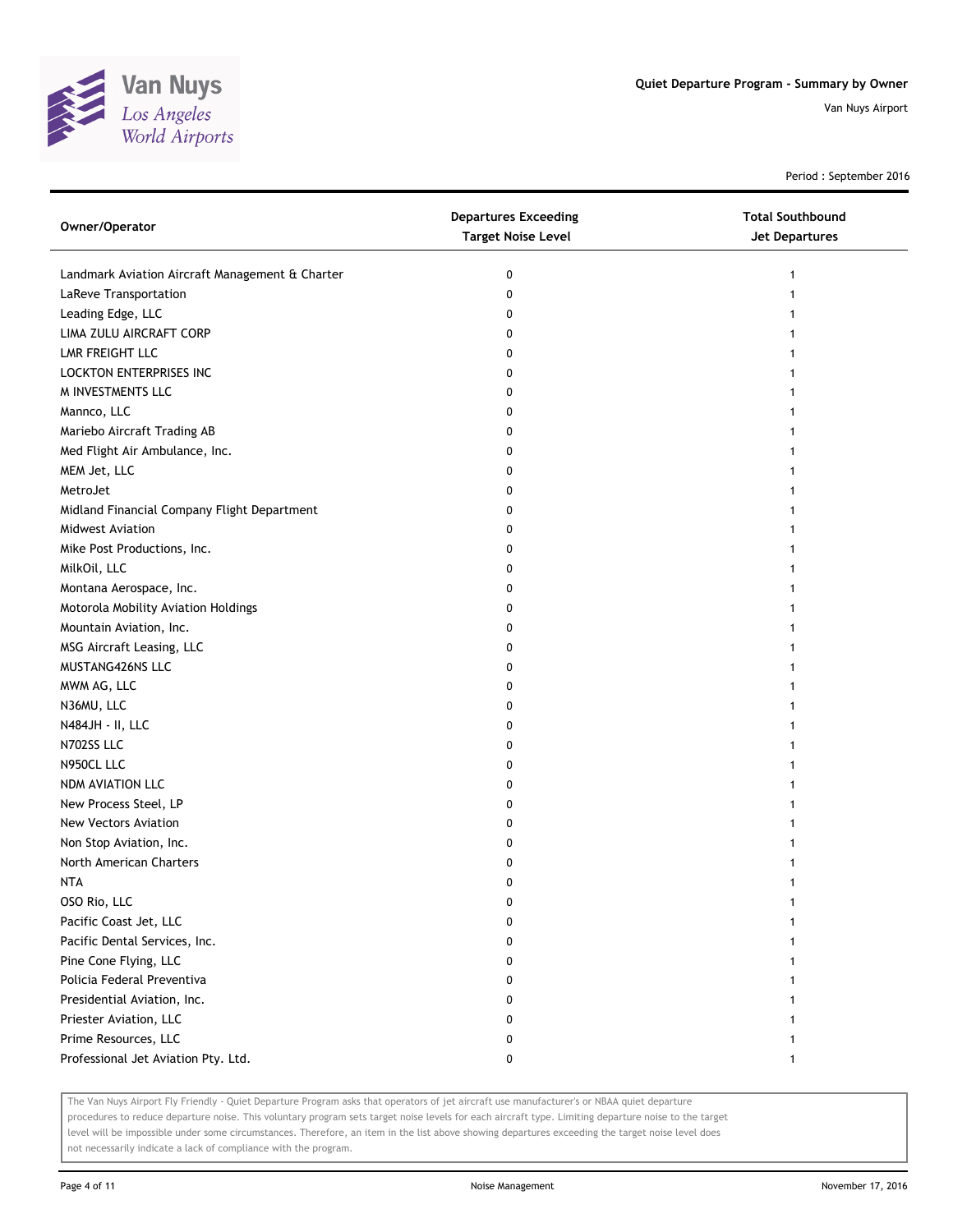

Period : September 2016

| Owner/Operator                         | <b>Departures Exceeding</b><br><b>Target Noise Level</b> | <b>Total Southbound</b><br>Jet Departures |
|----------------------------------------|----------------------------------------------------------|-------------------------------------------|
| Professional Office Services, Inc.     | 0                                                        |                                           |
| R.O.P. Aviation, Inc.                  | 0                                                        |                                           |
| R2MH Jet Air, LLC                      | 0                                                        |                                           |
| RADZAIR LLC                            | 0                                                        |                                           |
| Raven Aviation, LLC                    | 0                                                        |                                           |
| Red Wing Aeroplane Co., LLC            | 0                                                        |                                           |
| Red.com                                | 0                                                        |                                           |
| Redgate Partners, LLC                  | 0                                                        |                                           |
| Reno Flying Service, Inc.              | 0                                                        |                                           |
| Roma 550, LLC                          | 0                                                        |                                           |
| Rosenblum, Edward                      | 0                                                        |                                           |
| RSF Management Services, Inc.          | 0                                                        |                                           |
| RSVP Jet                               | 0                                                        |                                           |
| SALOGA WILLIAM A TRUSTEE               | 0                                                        |                                           |
| Seagull Aircraft Corporation           | 0                                                        |                                           |
| SEMINOLE LLC                           | 0                                                        |                                           |
| Shell Aircraft, Ltd.                   | 0                                                        |                                           |
| <b>Short Hills Aviation</b>            | 0                                                        |                                           |
| SHP-AIR Leasing, LLC                   | 0                                                        |                                           |
| Sierra West Airlines, Inc.             | 0                                                        |                                           |
| SILVERHAWK AVIATION CHARTER            | 0                                                        |                                           |
| Sino Jet Management, Ltd.              | 0                                                        |                                           |
| SKA Consulting, LLC                    | 0                                                        |                                           |
| SME Equipment Leasing Company          | 0                                                        |                                           |
| Stone Tower Air, LLC                   | 0                                                        |                                           |
| SunQuest Executive Air Charter, Inc.   | 0                                                        |                                           |
| Swift Aircraft Management, LLC         | 0                                                        |                                           |
| T & A Aviation, LLC                    | 0                                                        |                                           |
| TalDav Holdings, LLC                   | 0                                                        |                                           |
| TFK Aviation, Inc.                     | 0                                                        |                                           |
| <b>TMR Aircraft LLC</b>                | 0                                                        |                                           |
| Tony Robbins Productions, Inc.         | 0                                                        |                                           |
| Tracinda Corporation Flight Department | 0                                                        |                                           |
| Tristen Aviation Group, LLC            | 0                                                        |                                           |
| True Aviation, Inc.                    | 0                                                        |                                           |
| Tuck Aviation, LLC                     | 0                                                        |                                           |
| UNITED AIRLINES Inc.                   | 0                                                        |                                           |
| United Omaha Life Insurance Company    | 0                                                        |                                           |
| Universal Jet Aviation, Inc.           | 0                                                        |                                           |
| <b>VINNAIR LLC</b>                     | 0                                                        |                                           |
| Viper Aviation                         | 0                                                        | 1                                         |

The Van Nuys Airport Fly Friendly - Quiet Departure Program asks that operators of jet aircraft use manufacturer's or NBAA quiet departure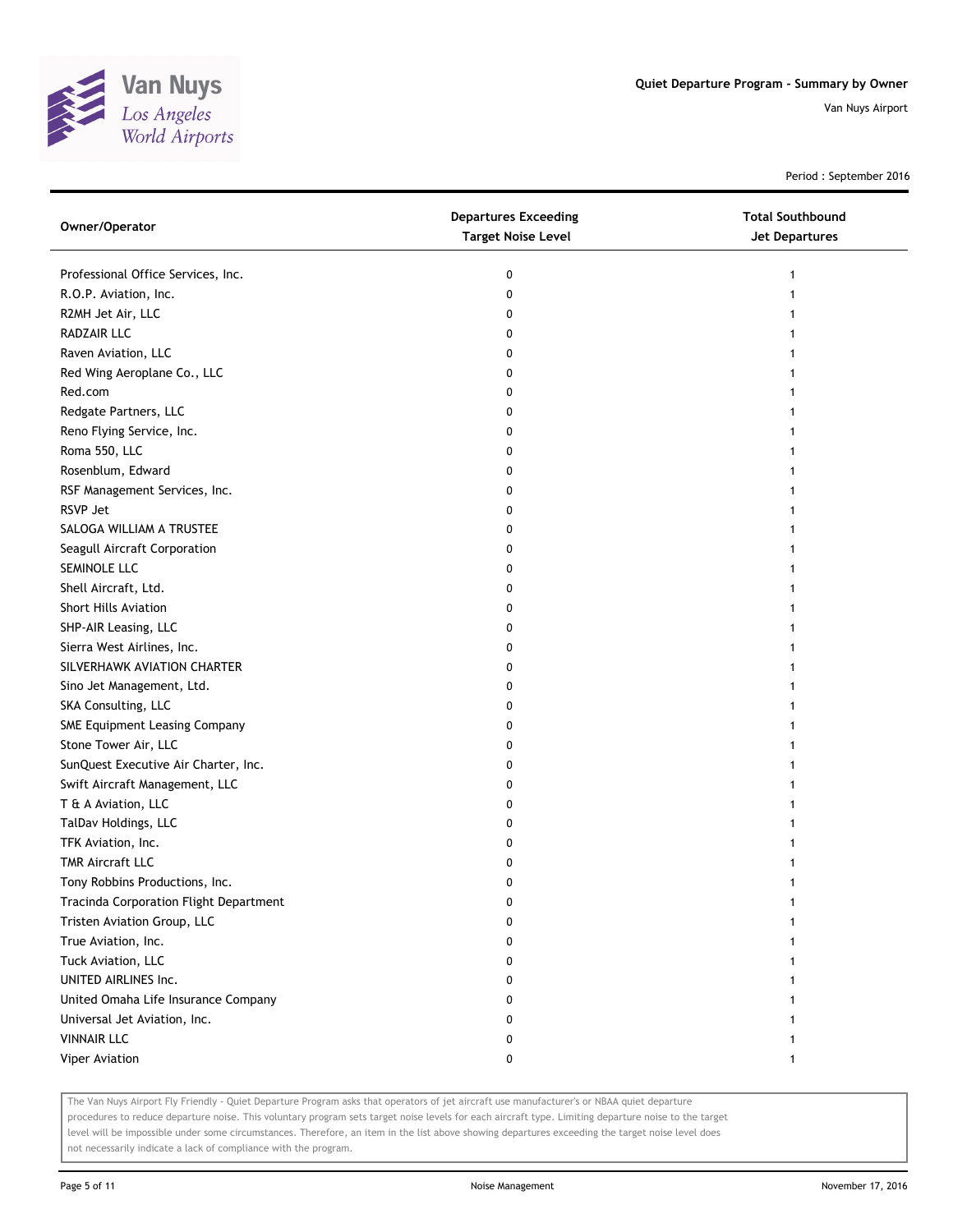

Period : September 2016

| Owner/Operator                         | <b>Departures Exceeding</b><br><b>Target Noise Level</b> | <b>Total Southbound</b><br><b>Jet Departures</b> |
|----------------------------------------|----------------------------------------------------------|--------------------------------------------------|
| VISTAJET Aviation Services, SA         | 0                                                        |                                                  |
| Vuelos Corporativos de Tehuacan SA     | 0                                                        |                                                  |
| WARNER COMMUNICATIONS LLC              | 0                                                        |                                                  |
| Wave Equity Partners, LLC              | 0                                                        |                                                  |
| WELLS FARGO BANK NORTHWEST NA TRUSTEE  | 0                                                        |                                                  |
| Wheels Up Leasing, LLC                 | 0                                                        |                                                  |
| WIV Air, LLC                           | 0                                                        |                                                  |
| Wynn Aircraft IV, LLC                  | 0                                                        |                                                  |
| Z Line Designs, Inc.                   | 0                                                        |                                                  |
| Zetta Jet Pte. Ltd.                    | 0                                                        |                                                  |
| 5664, LLC                              | 0                                                        | 2                                                |
| 8minuteenergy Renewables, LLC          | 0                                                        | 2                                                |
| ABBVIE US LLC                          | 0                                                        | 2                                                |
| Adams Office, LLC                      | 0                                                        | 2                                                |
| Aero Jet Services, LLC                 | 0                                                        | 2                                                |
| Air 7 LLC                              | 0                                                        | $\overline{2}$                                   |
| Air Rutter International               | 0                                                        | 2                                                |
| Alexander Aviation, LLC                | 0                                                        | $\mathbf{2}$                                     |
| AppleOne, LLC                          | 0                                                        | 2                                                |
| Avalon Capital Group, LLC              | 0                                                        | 2                                                |
| Aviation Leasing Group, Inc.           | 0                                                        | $\overline{2}$                                   |
| Awaiting Documentation                 | 0                                                        | 2                                                |
| Banc of America Leasing & Capital, LLC | 0                                                        | 2                                                |
| Beeson, John S.                        | 0                                                        | 2                                                |
| Beverly Hills Exotic Collection, LLC   | 0                                                        | $\overline{2}$                                   |
| Blue Sky 45, LLC                       | 0                                                        | $\mathbf{2}$                                     |
| Butlers Island, LLC                    | 0                                                        | 2                                                |
| Century Jets                           | 0                                                        | 2                                                |
| CMC Aviaiton Holdings, LLC             | 0                                                        | 2                                                |
| Cockrell Resources, Inc.               | 0                                                        | $\overline{2}$                                   |
| Corporate Air LLC                      | 0                                                        | 2                                                |
| Dole Foods Flight Operations, Inc.     | 0                                                        | $\overline{2}$                                   |
| Double K 2, LLC                        | 0                                                        | 2                                                |
| Dumont Aircraft Sales, LLC             | 0                                                        | 2                                                |
| Echo Leasing, LLC                      | 0                                                        | $\mathbf{2}$                                     |
| EJH FALCON LLC                         | 0                                                        | $\mathbf{2}$                                     |
| EMBRAER EXECUTIVE AIRCRAFT INC         | 0                                                        | $\mathbf{2}$                                     |
| FL Aviation Corp.                      | 0                                                        | $\mathbf{2}$                                     |
| Flightexec                             | 0                                                        | $\mathbf{2}$                                     |
| F-Line Leasing, Inc.                   | 0                                                        | $\mathbf{2}$                                     |
| FP World, LLC                          | 0                                                        | $\mathbf{2}$                                     |

The Van Nuys Airport Fly Friendly - Quiet Departure Program asks that operators of jet aircraft use manufacturer's or NBAA quiet departure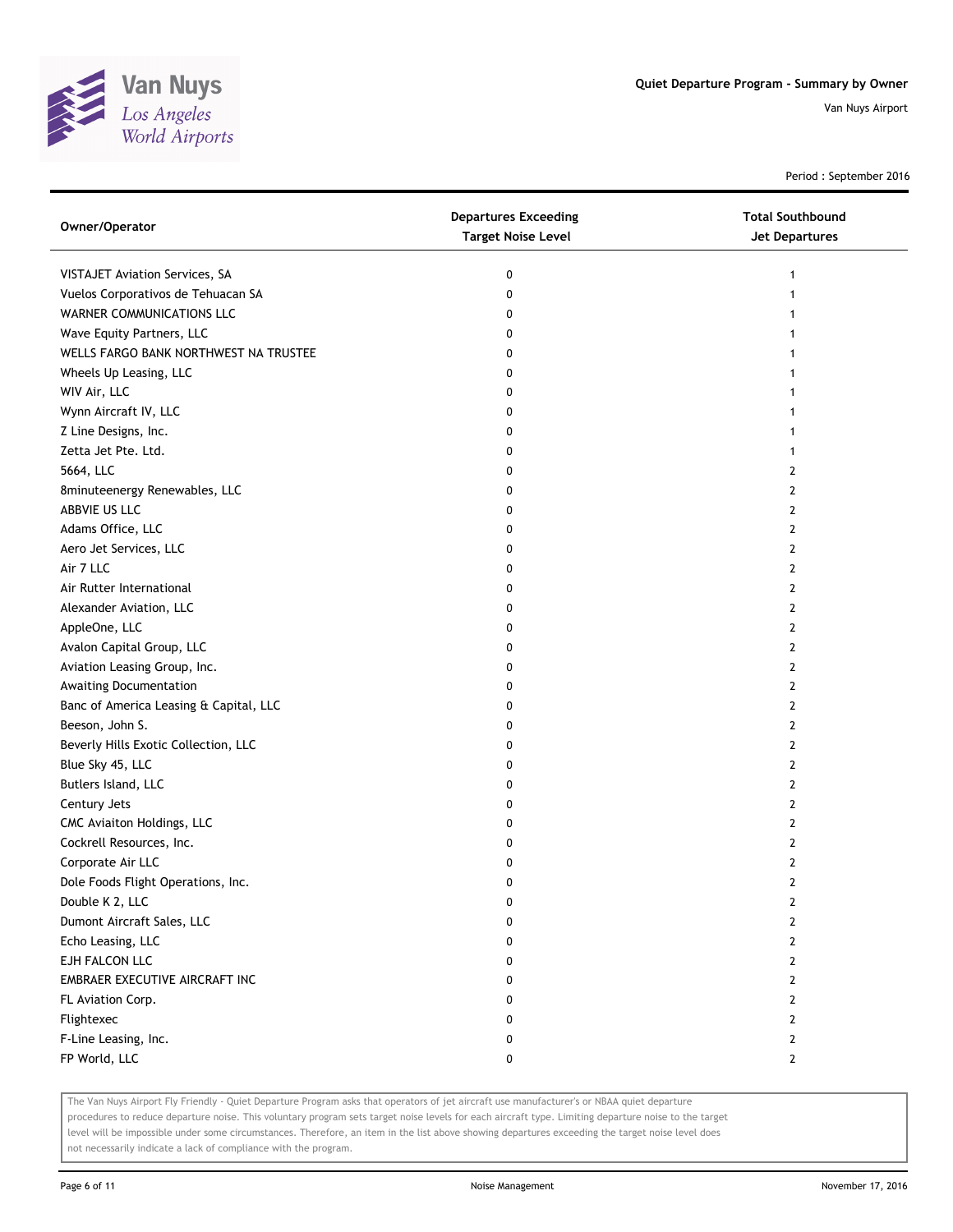

Period : September 2016

| Owner/Operator                    | <b>Departures Exceeding</b><br><b>Target Noise Level</b> | <b>Total Southbound</b><br>Jet Departures |
|-----------------------------------|----------------------------------------------------------|-------------------------------------------|
| Fry's Electronics, Inc.           | 0                                                        | 2                                         |
| GS Brothers, Inc.                 | 0                                                        | $\mathbf{2}$                              |
| Gulfstream Aerospace Corp         | 0                                                        | 2                                         |
| Guthy-Renker Aviation, LLC        | 0                                                        | 2                                         |
| HGA, LLC                          | 0                                                        | 2                                         |
| Independent Cuss, LLC             | 0                                                        | 2                                         |
| JACAIR, LLC                       | 0                                                        | 2                                         |
| JetEx, LLC                        | 0                                                        | 2                                         |
| Kingston Aviation, LLC            | 0                                                        | 2                                         |
| KIRRA AIRCRAFT LEASING TRUST NO 1 | 0                                                        | 2                                         |
| Komar Aviation Group              | 0                                                        | 2                                         |
| Latitude 33 Consulting LLC        | 0                                                        | 2                                         |
| Luft Aviation Charter, Pty. Ltd.  | 0                                                        | 2                                         |
| Memley Aviation                   | 0                                                        | $\mathbf{2}$                              |
| Mendota Aircraft Management, LLC  | 0                                                        | 2                                         |
| Mercury Aviation Management, LLC  | 0                                                        | 2                                         |
| Merle Norman Cosmetics, Inc.      | 0                                                        | 2                                         |
| Metropolitan Aviation, LLC        | 0                                                        | 2                                         |
| Moelis & Company Manager, LLC     | 0                                                        | 2                                         |
| NantWorks, LLC                    | 0                                                        | 2                                         |
| <b>NLT LLC</b>                    | 0                                                        | 2                                         |
| Northrop Grumman Corporation      | 0                                                        | $\mathbf{2}$                              |
| Occidental Petroleum Corporation  | 0                                                        | 2                                         |
| Platinum Equity, LLC              | 0                                                        | $\mathbf{2}$                              |
| Prestige Air, LLC                 | 0                                                        | 2                                         |
| Priester Aviation                 | 0                                                        | 2                                         |
| QMC Aviation, LLC                 | 0                                                        | $\mathbf{2}$                              |
| Red, White, & Blue Pictures, Inc. | 0                                                        | 2                                         |
| Rockwell Automation, Inc.         | 0                                                        | 2                                         |
| RSH Consulting, LLC               | 0                                                        | 2                                         |
| Russcor Citation, LLC             | 0                                                        | 2                                         |
| Scott, D. Gregory                 | 0                                                        | $\overline{2}$                            |
| Scottsdale Hangar One, LLC        | U                                                        | $\mathbf{z}$                              |
| Sentient Flight Group, LLC        | 0                                                        | 2                                         |
| Sierra Stellar, Inc.              | 0                                                        | 2                                         |
| Sky River Consulting, LLC         | 0                                                        | 2                                         |
| SP Aviation, Inc.                 | 0                                                        | 2                                         |
| Sterling Aviation, Inc.           | 0                                                        | 2                                         |
| Taughannock Aviation Corporation  | 0                                                        | 2                                         |
| The Kroger Company                | 0                                                        | 2                                         |
| Threshold Technologies, Inc.      | 0                                                        | $\mathbf{2}$                              |

The Van Nuys Airport Fly Friendly - Quiet Departure Program asks that operators of jet aircraft use manufacturer's or NBAA quiet departure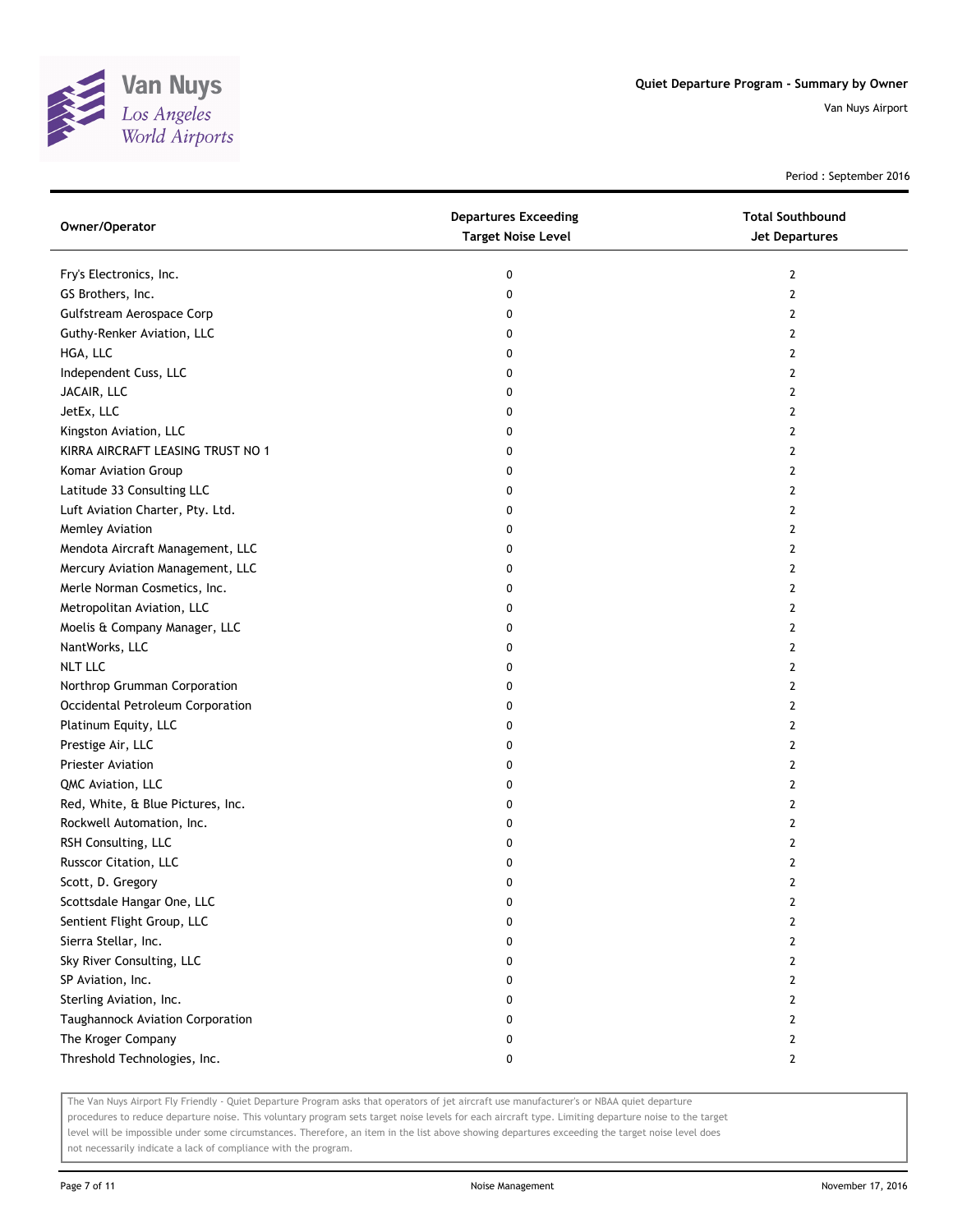

Period : September 2016

| Owner/Operator                                     | <b>Departures Exceeding</b><br><b>Target Noise Level</b> | <b>Total Southbound</b><br>Jet Departures |
|----------------------------------------------------|----------------------------------------------------------|-------------------------------------------|
| TP Aviation, LLC                                   | 0                                                        | 2                                         |
| Tull Family Trust C/O Mickey Segal                 | 0                                                        | $\overline{2}$                            |
| TVPX ARS, Inc.                                     | 0                                                        | 2                                         |
| Two Bear Management, LLC                           | 0                                                        | 2                                         |
| UDR, Inc.                                          | 0                                                        | 2                                         |
| Ultra-Lux Jets, Inc.                               | 0                                                        | 2                                         |
| VCS Air, LLC                                       | 0                                                        | 2                                         |
| Venucott Management, LLC                           | 0                                                        | 2                                         |
| Victory Management Leasing, Inc.                   | 0                                                        | 2                                         |
| Weeks - Davies Aviation, Inc.                      | 0                                                        | 2                                         |
| <b>Wilshire Associates</b>                         | 0                                                        | 2                                         |
| <b>Wilson Construction Company</b>                 | 0                                                        | 2                                         |
| ZMG Aviation, LLC                                  | 0                                                        | 2                                         |
| ABBVIE US, LLC                                     | 0                                                        | 3                                         |
| Aviation Enterprises, Inc.                         | 0                                                        | 3                                         |
| Bombardier Aerospace Corp                          | 0                                                        | 3                                         |
| Canyon Partners, LLC                               | 0                                                        | 3                                         |
| Cessna Aircraft Company                            | 0                                                        | 3                                         |
| Charlie Romeo LLC                                  | 0                                                        | 3                                         |
| Corporate Fleet Services, LLC                      | 0                                                        | 3                                         |
| DMA Leasing, LLC                                   | 0                                                        | 3                                         |
| Flightworks                                        | 0                                                        | 3                                         |
| <b>Gama Aviation</b>                               | 0                                                        | 3                                         |
| Gama Charters, Inc.                                | 0                                                        | 3                                         |
| Golden State Jet, LLC                              | 0                                                        | 3                                         |
| Gruffy, LLC                                        | 0                                                        | 3                                         |
| Jet Aviation Business Jets, Inc.                   | 0                                                        | 3                                         |
| Jet Aviation/Van Nuys                              | 0                                                        | 3                                         |
| Jimmy Jets, Inc.                                   | 0                                                        | 3                                         |
| Journey Aviation, LLC                              | 0                                                        | 3                                         |
| Las Vegas Jet, LLC                                 | 0                                                        | 3                                         |
| MC Group                                           | 0                                                        | 3                                         |
| Morningstar Partners, Ltd., DBA Auroa Jet Partners | o                                                        | 3                                         |
| Niznick Enterprises, Inc.                          | 0                                                        | 3                                         |
| NMH Aviation, Inc.                                 | 0                                                        | 3                                         |
| PARAGON 441 LLC.                                   | 0                                                        | 3                                         |
| Pilgrim Enterprises C/O Castle & Cook              | 0                                                        | 3                                         |
| Rail Management & Consulting Corporation           | 0                                                        | 3                                         |
| RB Aircraft Leasing, LLC                           | 0                                                        | 3                                         |
| Skybird Aviation                                   | 0                                                        | 3                                         |
| SMRK, LLC                                          | 0                                                        | 3                                         |

The Van Nuys Airport Fly Friendly - Quiet Departure Program asks that operators of jet aircraft use manufacturer's or NBAA quiet departure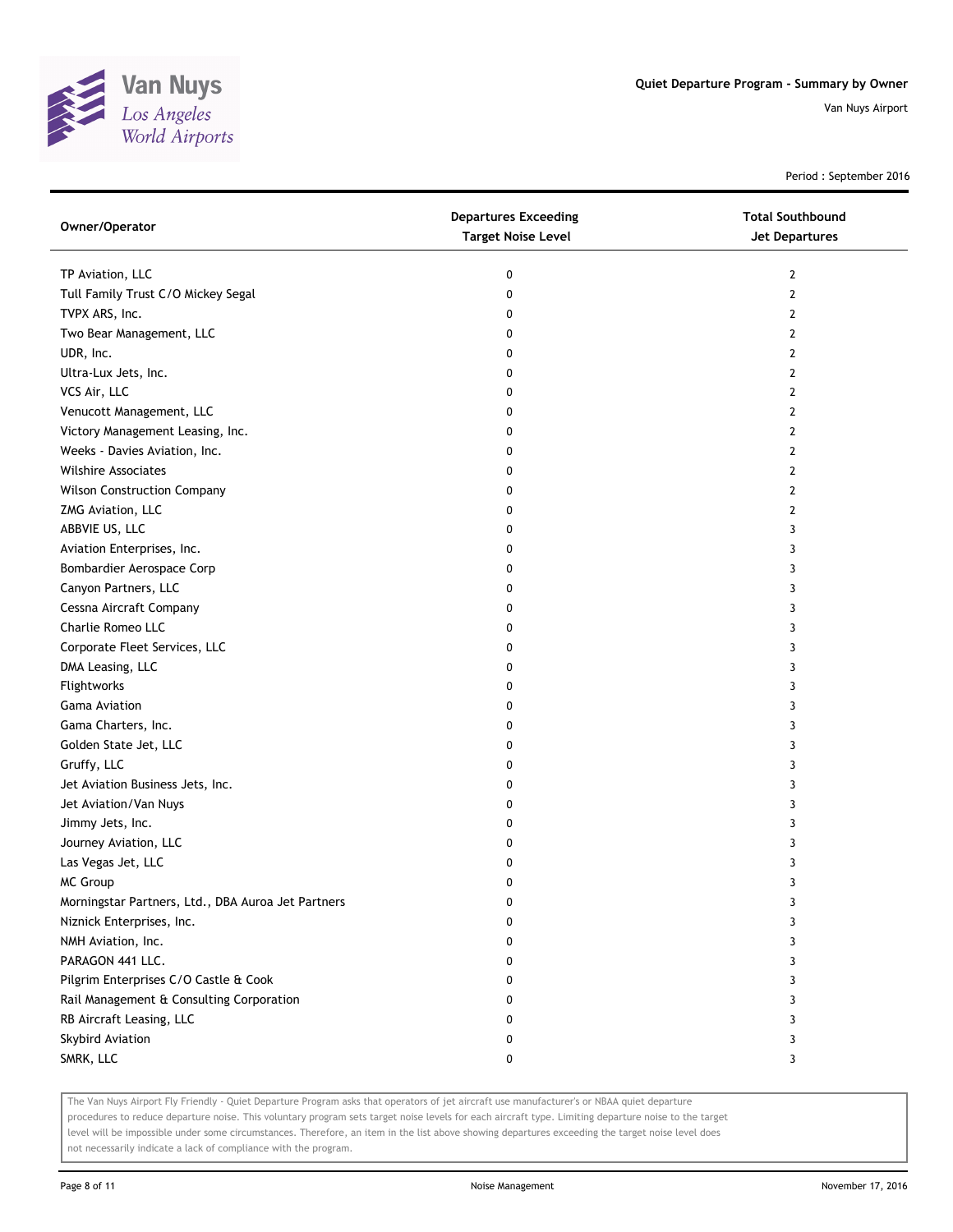

Period : September 2016

| Owner/Operator                           | <b>Departures Exceeding</b><br><b>Target Noise Level</b> | <b>Total Southbound</b><br>Jet Departures |
|------------------------------------------|----------------------------------------------------------|-------------------------------------------|
| Talon Air, Inc.                          | 0                                                        | 3                                         |
| The Employers Benefit Group, LLC         | 0                                                        | 3                                         |
| The Heavener Company Leasing, LLC        | 0                                                        | 3                                         |
| Trijet Aviation Management, LLC          | 0                                                        | 3                                         |
| UCXtra Management, LLC                   | 0                                                        | 3                                         |
| Waste Management, Inc.                   | 0                                                        | 3                                         |
| White Pint Two, LLC                      | 0                                                        | 3                                         |
| Air Lease Corporation                    | 0                                                        | 4                                         |
| Airbar, LLC                              | 0                                                        | 4                                         |
| Berggruen Holdings, Ltd.                 | 0                                                        | 4                                         |
| Biotab Nutraceuticals, Inc               | 0                                                        | 4                                         |
| Caesars Entertainment Operating Co., Inc | 0                                                        | 4                                         |
| Channel Island Aviation, Inc.            | 0                                                        | 4                                         |
| Falcon Landing, LLC                      | 0                                                        | 4                                         |
| Flexjet                                  | 0                                                        | 4                                         |
| Grancor Aviation Inc.                    | 0                                                        | 4                                         |
| Heir to Air, Inc.                        | 0                                                        | 4                                         |
| Hollister Aviation, LLC                  | 0                                                        | 4                                         |
| Hot Mama Transport, LLC                  | 0                                                        | 4                                         |
| KJC ASSET MANAGEMENT LLC                 | 0                                                        | 4                                         |
| KW Flight, LLC                           | 0                                                        | 4                                         |
| MT Holding Corp.                         | 0                                                        | 4                                         |
| PMC Global, Inc.                         | 0                                                        | 4                                         |
| Prime Jet US, LLC                        | 0                                                        | 4                                         |
| Rabbit Run, LLC                          | 0                                                        | 4                                         |
| Travel Management Company, Ltd           | 0                                                        | 4                                         |
| Two Creeks Partners, LLC                 | 0                                                        | 4                                         |
| <b>VMI Enterprises LLC</b>               | 0                                                        | 4                                         |
| <b>ZC Aviation</b>                       | 0                                                        | 4                                         |
| Acabel, LLC                              | 0                                                        | 5                                         |
| ATI Jet, Inc.                            | 0                                                        | 5                                         |
| Cinco Air Charter, LLC                   | 0                                                        | 5                                         |
| Colony Capital, LLC                      | 0                                                        | 5                                         |
| Culbertson Aviation, LLC                 | 0                                                        | 5                                         |
| FUGA, Inc.                               | 0                                                        | 5                                         |
| Irongate Air, LLC                        | 0                                                        | 5                                         |
| Mach One Air Charters, Inc.              | 0                                                        | 5                                         |
| Meridian Air Charter                     | 0                                                        | 5                                         |
| Paragon Transport Management, LLC        | 0                                                        | 5                                         |
| Regency Air, LLC                         | 0                                                        | 5                                         |
| <b>Starbase Aviation</b>                 | 0                                                        | 5                                         |

The Van Nuys Airport Fly Friendly - Quiet Departure Program asks that operators of jet aircraft use manufacturer's or NBAA quiet departure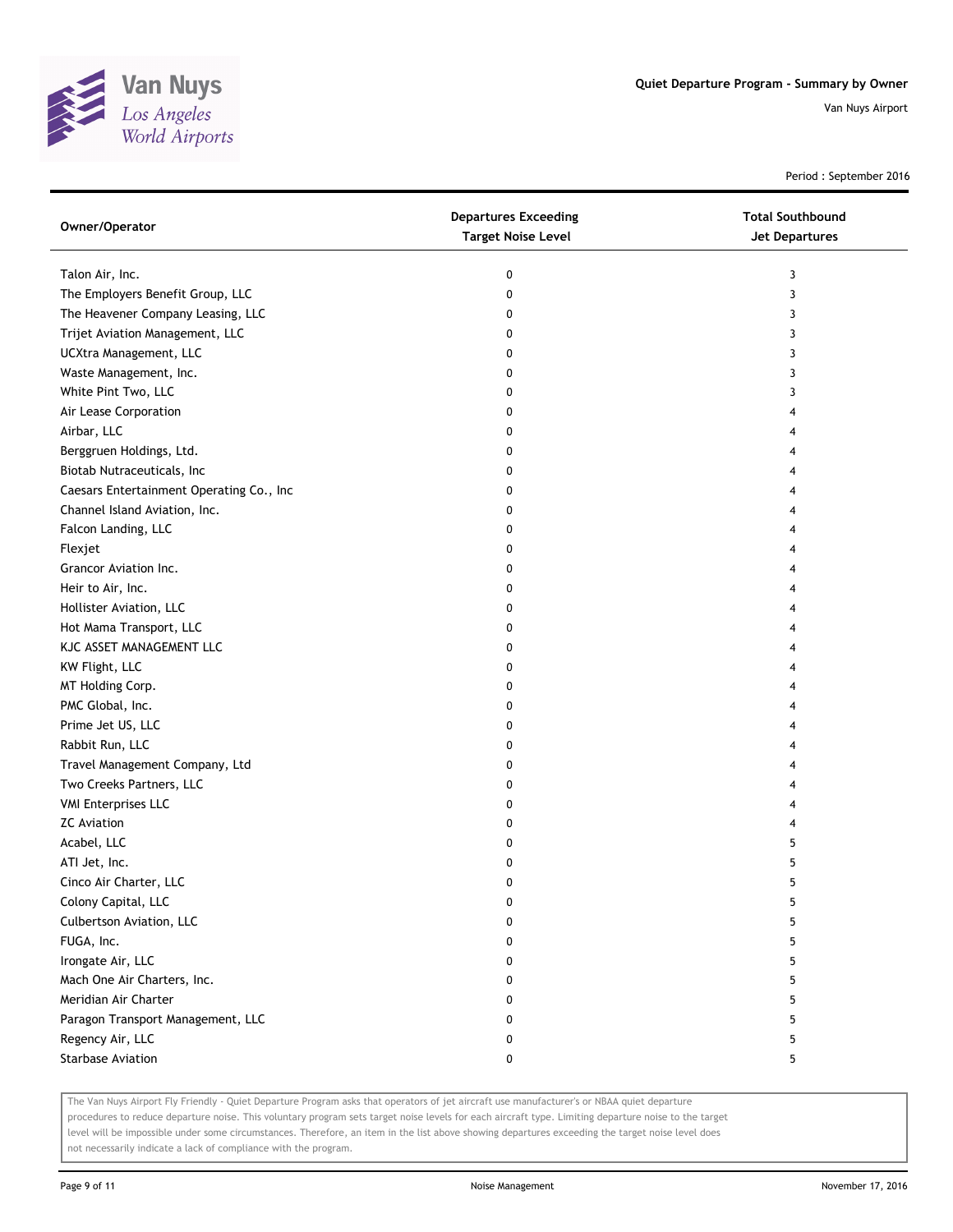

Period : September 2016

| Owner/Operator                        | <b>Departures Exceeding</b><br><b>Target Noise Level</b> | <b>Total Southbound</b><br><b>Jet Departures</b> |
|---------------------------------------|----------------------------------------------------------|--------------------------------------------------|
| Velox Aircraft, LLC                   | 0                                                        | 5                                                |
| Westfield Aviation, Inc. Pty. Ltd.    | 0                                                        | 5                                                |
| Air Kaitar, LLC                       | 0                                                        | 6                                                |
| Delta Private Jets                    | 0                                                        | 6                                                |
| Jet Linx Aviation, LLC                | 0                                                        | 6                                                |
| K/S Aviation, LLC                     | 0                                                        | 6                                                |
| Latitude 33 Aviation LLC              | 0                                                        | 6                                                |
| Oakmont Corporation                   | 0                                                        | 6                                                |
| Paragon Airways                       | 0                                                        | 6                                                |
| Penske Jet, Inc.                      | 0                                                        | 6                                                |
| Cove Aviation Partners, LLC           | 0                                                        | $\overline{7}$                                   |
| N977CB Holdings LLC                   | 0                                                        | 7                                                |
| Space Exploration Technologies        | 0                                                        | 7                                                |
| STA Jets                              | 0                                                        | 7                                                |
| Aeropremiere, LLC                     | 0                                                        | 8                                                |
| Evolution Development Partners LLC    | 0                                                        | 8                                                |
| Performance Air, LLC                  | 0                                                        | 8                                                |
| Sands Aviation, LLC                   | 0                                                        | 8                                                |
| Advanced Air Management, Inc.         | 0                                                        | 9                                                |
| Solairus Aviation                     | 0                                                        | 9                                                |
| West Coast Charters, LLC              | 0                                                        | 9                                                |
| Windsor Jet Management                | 0                                                        | 9                                                |
| Desert Jet, LLC                       | 0                                                        | 10                                               |
| Running Water Land and Cattle Company | 0                                                        | 10                                               |
| <b>Flight Options</b>                 | 0                                                        | 11                                               |
| <b>AVJET Corporation</b>              | 0                                                        | 13                                               |
| Executive Jet Management, Inc.        | 0                                                        | 13                                               |
| Paramount Pictures Corporation        | 0                                                        | 13                                               |
| Sun Air Jets, LLC                     | 0                                                        | 13                                               |
| Aviation Consultants, Inc.            | 0                                                        | 14                                               |
| Wonderful Citrus Aviation             | 0                                                        | 16                                               |
| <b>Tutor-Saliba Corporation</b>       | 0                                                        | 17                                               |
| FltPlan.com                           | 0                                                        | <u>21</u>                                        |
| Silver Air                            | 0                                                        | 25                                               |
| Flexjets                              | 0                                                        | 29                                               |
| Worldwide Jet Charter, LLC            | 0                                                        | 29                                               |
| <b>UNKNOWN</b>                        | 0                                                        | 31                                               |
| Pegasus Elite Aviation                | 0                                                        | 32                                               |
| Dreamline Aviation, LLC               | 0                                                        | 40                                               |
| JetSuite                              | 0                                                        | 48                                               |
| XOJET, Inc.                           | 0                                                        | 67                                               |

The Van Nuys Airport Fly Friendly - Quiet Departure Program asks that operators of jet aircraft use manufacturer's or NBAA quiet departure